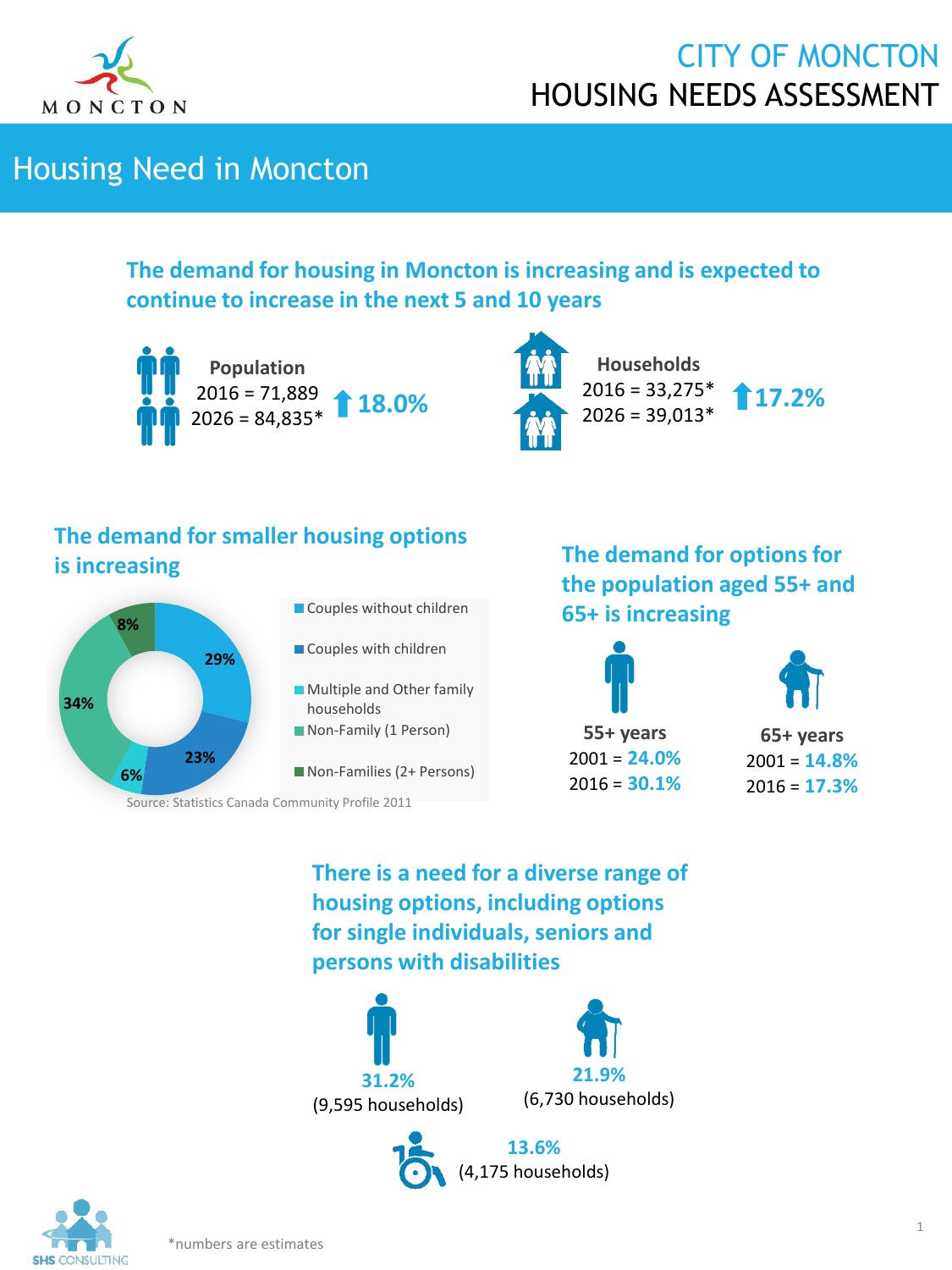

### Housing Supply in Moncton

**The current housing supply does not fully reflect the demand for options for smaller households**

**The majority of dwellings in Moncton are older and some require major repairs**



**major repairs** 2011 = **7.1%**



#### **There is an imbalance in the rental housing supply in Moncton**

#### **Rental Vacancy Rates**

| <b>Moncton</b> | Canada         |
|----------------|----------------|
| $2014 = 9.3%$  | $2014 = 3.0\%$ |
| $2015 = 8.2\%$ | $2015 = 3.5%$  |
| $2016 = 6.5%$  | $2016 = 3.7\%$ |

**There is a need for affordable housing options for Moncton households with low incomes**

#### **Subsidized Housing Wait List (2017)**



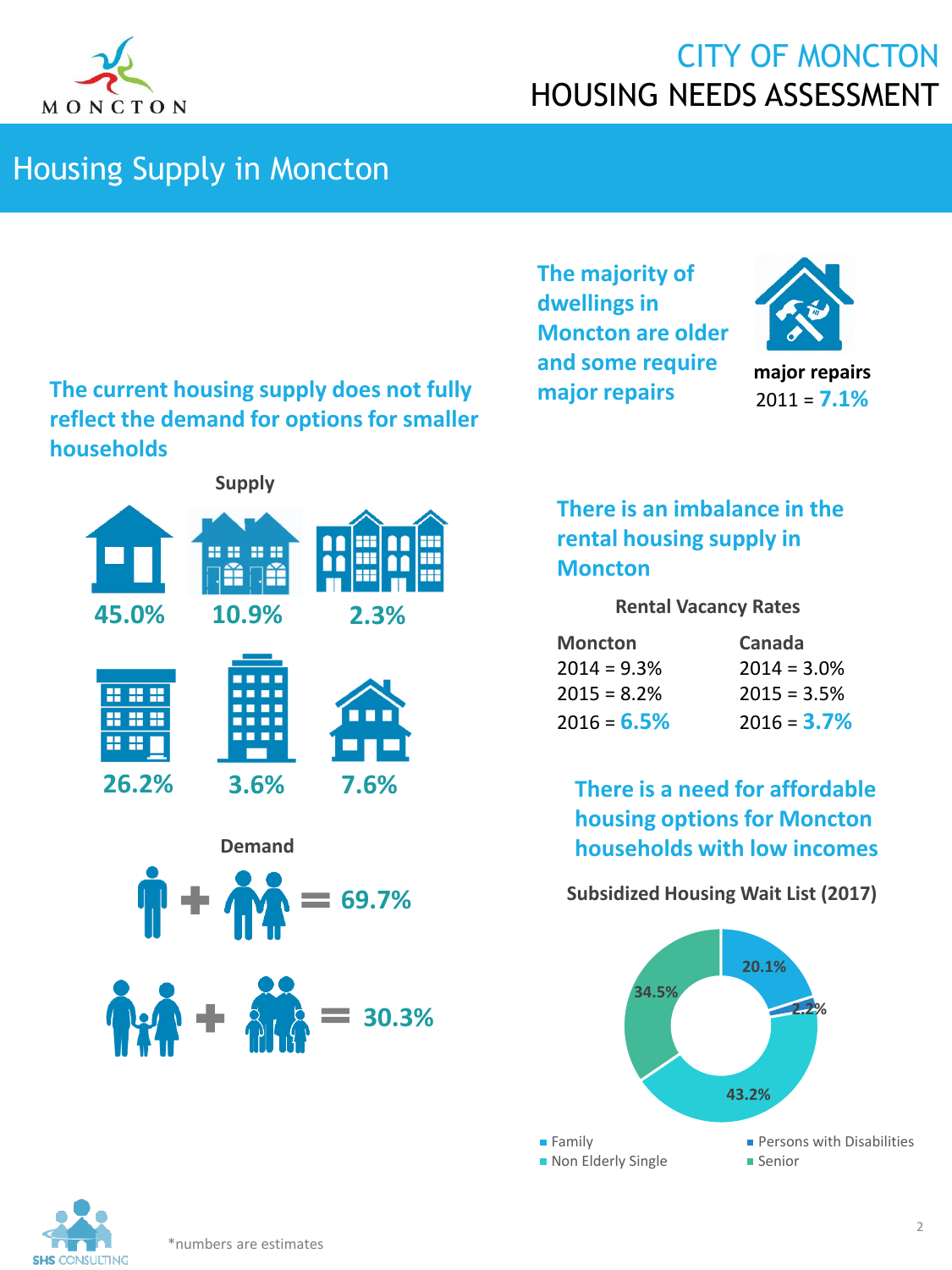

ċ

### Housing Affordability in Moncton

#### **Housing options in Moncton's private housing market are becoming less affordable for households with low incomes**

| \$17,938<br>\$519<br>\$101,100<br>2000 | income of low<br>income households** |
|----------------------------------------|--------------------------------------|
|                                        |                                      |
| \$23,730<br>\$158,723<br>\$658<br>2010 |                                      |
| \$26,131<br>\$175,378<br>\$758<br>2016 |                                      |

#### **There are certain household types in Moncton who are more likely to be facing housing affordability issues**

Households Spending **30%+** on Housing Costs





#### Households Spending **50%+** on Housing Costs



**Average market rents and average house prices are unaffordable to households with low incomes in Moncton**

| \$758               | \$30,320        |
|---------------------|-----------------|
| average rent        | income required |
| \$175,378           | \$41,750        |
| average house price | income required |